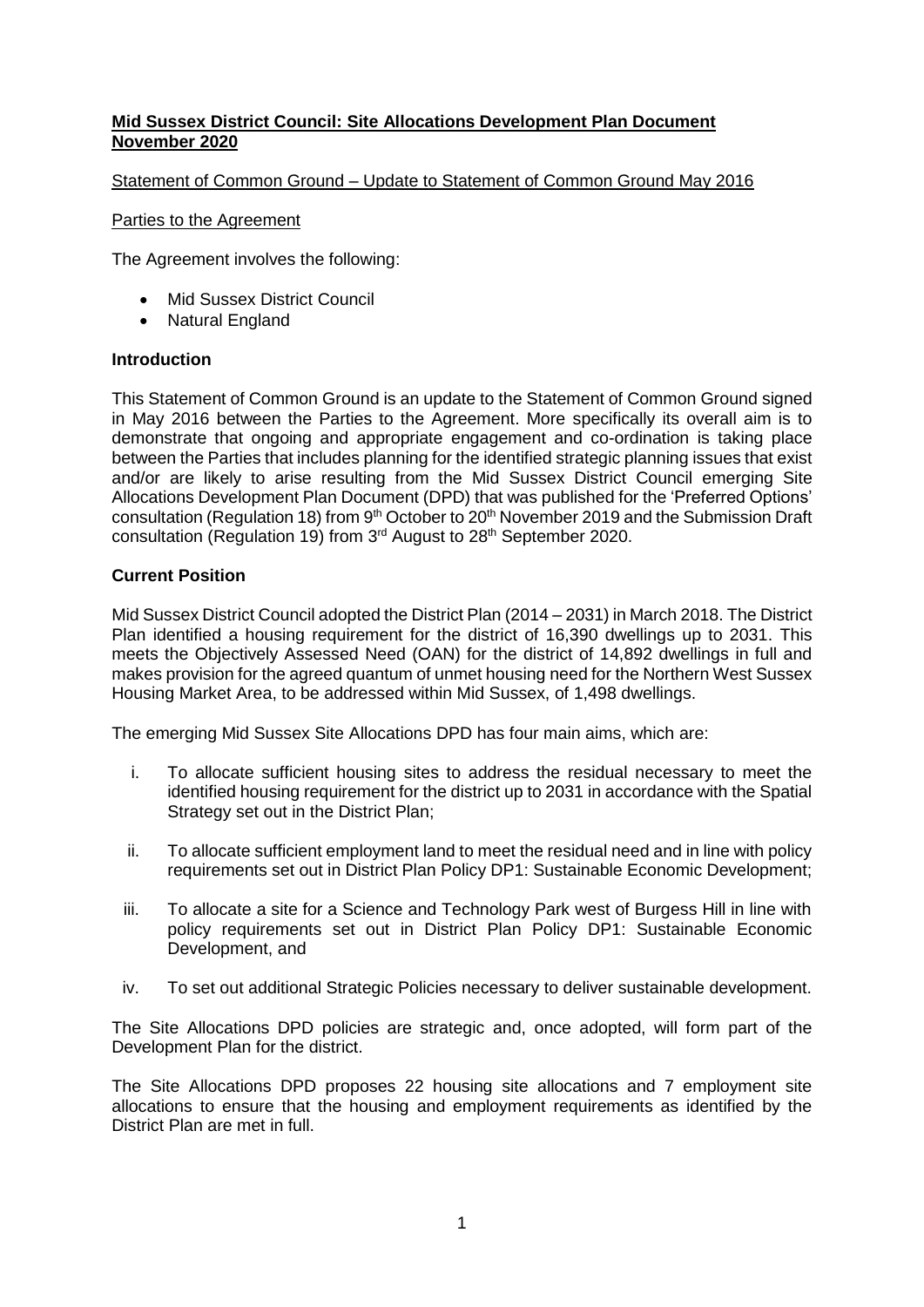The Site Allocations DPD has been informed by a comprehensive suite of technical evidence, including Sustainability Appraisal and Habitats Regulations Assessment.

# **Strategic Planning Issues**

The following strategic planning issues have been identified that relate to the Mid Sussex Site Allocations DPD and the Parties:

# **1. Proposed Site Allocations**

The emerging Sites DPD proposes 22 housing allocations, 7 employment allocations and one Science and Technology Park to the west of Burgess Hill.

Detailed policy requirements have been developed for the proposed allocations that are published for consultation. These policy requirements have been developed in consultation with stakeholders, including Natural England and so the wording should reflect comments already received.

The Parties agree these allocations represent an appropriate strategy, and in particular, that the policy wording that overlaps with Natural England's responsibilities reflects ongoing engagement between the Parties. This does not preclude the Parties from continuing to work together and refining the policy wording up to submission of the Publication version of the plan.

The policy requirements for the proposed housing allocations includes the following standard requirements (Policy SA GEN of the Site Allocations DPD as at the Regulation 19 stage):

#### **Landscape considerations**

- Undertake Landscape and Visual Impact Assessment or Appraisal (LVIA) on any rural and edge of settlement sites. The LVIA will need to inform the site design, layout, capacity and any mitigation requirements.
- Development in the High Weald AONB or within its setting will need to conserve and enhance the natural beauty and special qualities of the High Weald, as set out in the High Weald Management Plan 2019-2024 and District Plan Policy DP16: High Weald Area of Outstanding Natural Beauty.
- Development within the setting of the South Downs National Park will need to be consistent with National Park purposes and special qualities, as set out in the South Downs Local Plan and South Downs Partnership Management Plan and with District Plan Policy DP18: Setting of the South Downs National Park.
- Provide a Landscape Strategy to identify how natural features on site have been retained and incorporated into the landscape structure and design of the site and informed the landscaping proposals for the site.
- Where development is required to adopt a landscape led approach; this includes respecting the local character of the area in built form by utilising appropriate architectural design, site layout and density which complements and contributes to the overall character and appearance of the area.
- Arboricultural Impact Assessment and Arboricultural Method Statements will be required for all sites where development will be within 5 metres of any trees.

## **Biodiversity and green infrastructure**

Carry out habitat and species surveys at the earliest opportunity in order to conserve important ecological assets from negative direct and indirect effects.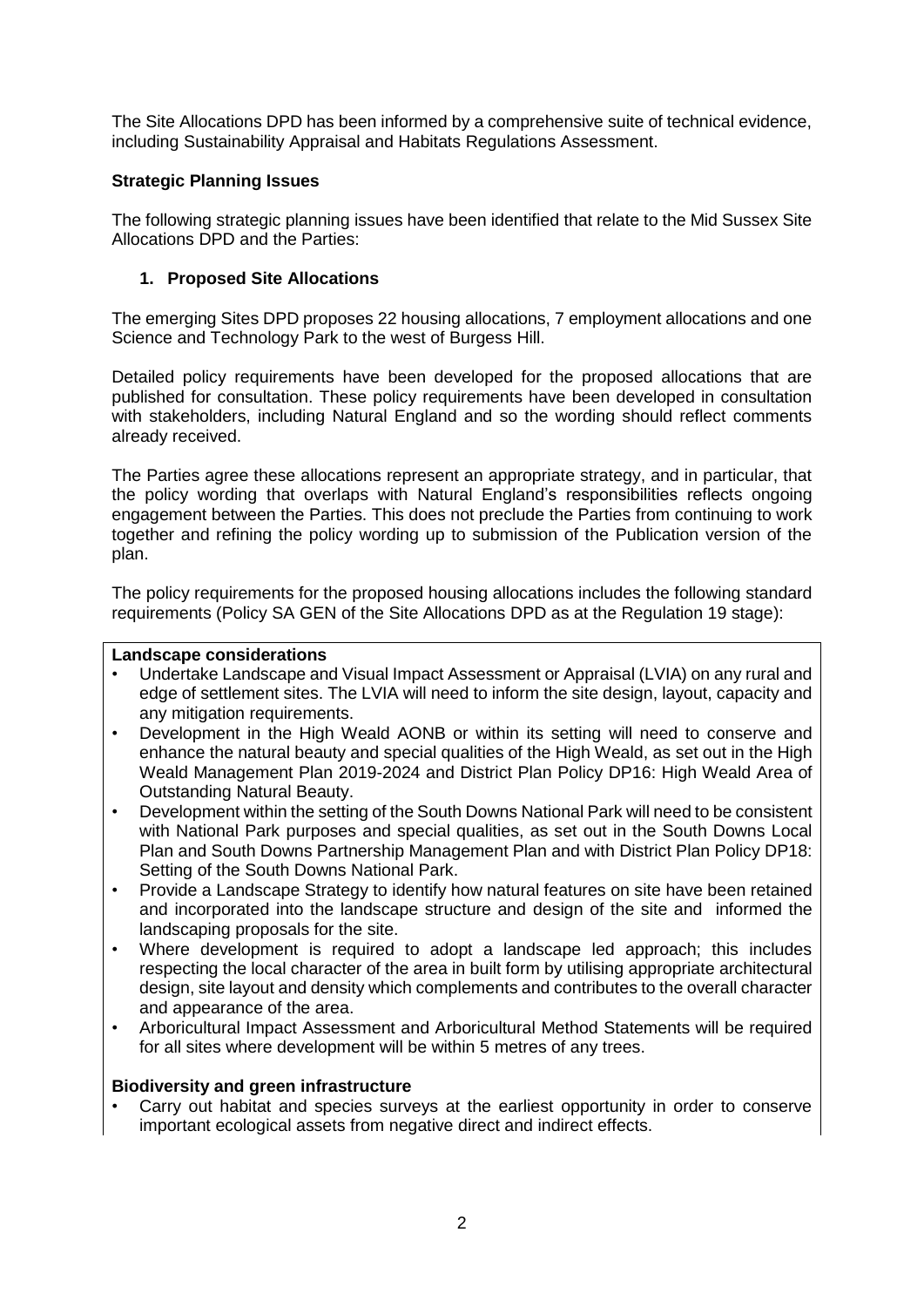- Conserve and enhance areas of wildlife value and ensure there is a net gain to biodiversity, using the most up-to-date version of the Biodiversity Metric<sup>1</sup>. Avoid any loss of biodiversity through ecological protection and enhancement, and good design. Where it is not possible, mitigate and as a last resort compensate for any loss. Achieve a net gain in biodiversity (measured in accordance with Government guidance and legislation), for example, by incorporating new natural habitats, appropriate to the context of the site, into development and designing buildings with integral bat boxes and bird nesting opportunities, green/brown roofs and green walling, in appropriate circumstances in accordance with District Plan Policy DP38: Biodiversity.
- Protect and enhance Green Infrastructure (GI) and corridors by ensuring built development avoids and integrates existing GI into the layout of the scheme, reinforcing and providing new connections to existing corridors to develop a connected network of multi-functional greenspace.
- Improve access to, and understanding of natural greenspace and nature conservation features, including recognising the importance and role of green infrastructure to the ecosystem, biodiversity, public rights of way, health and well-being, the water environment, community facilities and climate change. Green Infrastructure is to be incorporated with SuDS, where possible, to improve biodiversity and water quality.

# **Ashdown Forest**

• Developments resulting in a net increase in dwellings within the 7km zone of influence around the Ashdown Forest Special Protection Area (SPA) and Special Area of Conservation (SAC) will require mitigation in order to prevent adverse effects on the Forest and shall accord with District Plan Policy DP17: Ashdown Forest SPA and SAC.

The Site Allocations DPD also sets out site specific policy requirements (included in policies SA12 to SA33 relating to housing allocations and SA2 to SA9 for employment allocations).

# **2. Ashdown Forest Special Protection Area and Special Area of Conservation**

The Site Allocations DPD is informed by a suite of technical evidence including the Habitats Regulations Assessment and air quality modelling work that comprehensively tests the emerging Site Allocations DPD options to ensure there is no adverse effect on the integrity of the Ashdown Forest Special Protection Area (SPA) and Special Area of Conservation (SAC).

The Regulation 19 Habitats Regulations Assessment concludes that at this point in time, the Site Allocations DPD does not present any potential risks to European sites that it is considered are not capable of being mitigated. New SANG options are proposed and are considered to present a viable option for additional SANG capacity to meet the growth provided for by the site allocations. The preferred growth scenario as presented in the Site Allocations DPD does not present air quality impacts that are significantly higher than other growth scenarios and includes additional measures in terms of highways improvements that will serve to improve the functioning of the road network and reduce congestion. The modelling results for the growth scenarios are such that the breaches of 1% of the critical loads are so low that, having regard for the wider context, are considered to be a minor retardation low enough to be ruled out from adverse effects. The Habitats Regulations Assessment will be updated and expanded accordingly to inform the next stage of the Site Allocations DPD.

# SAC – Air Quality

Both Parties are active members and attend regular meetings of the Ashdown Forest SAC Working Group, which is chaired by the South Downs National Park Authority. A separate

 $\overline{a}$ <sup>1</sup> http://nepubprod.appspot.com/publication/5850908674228224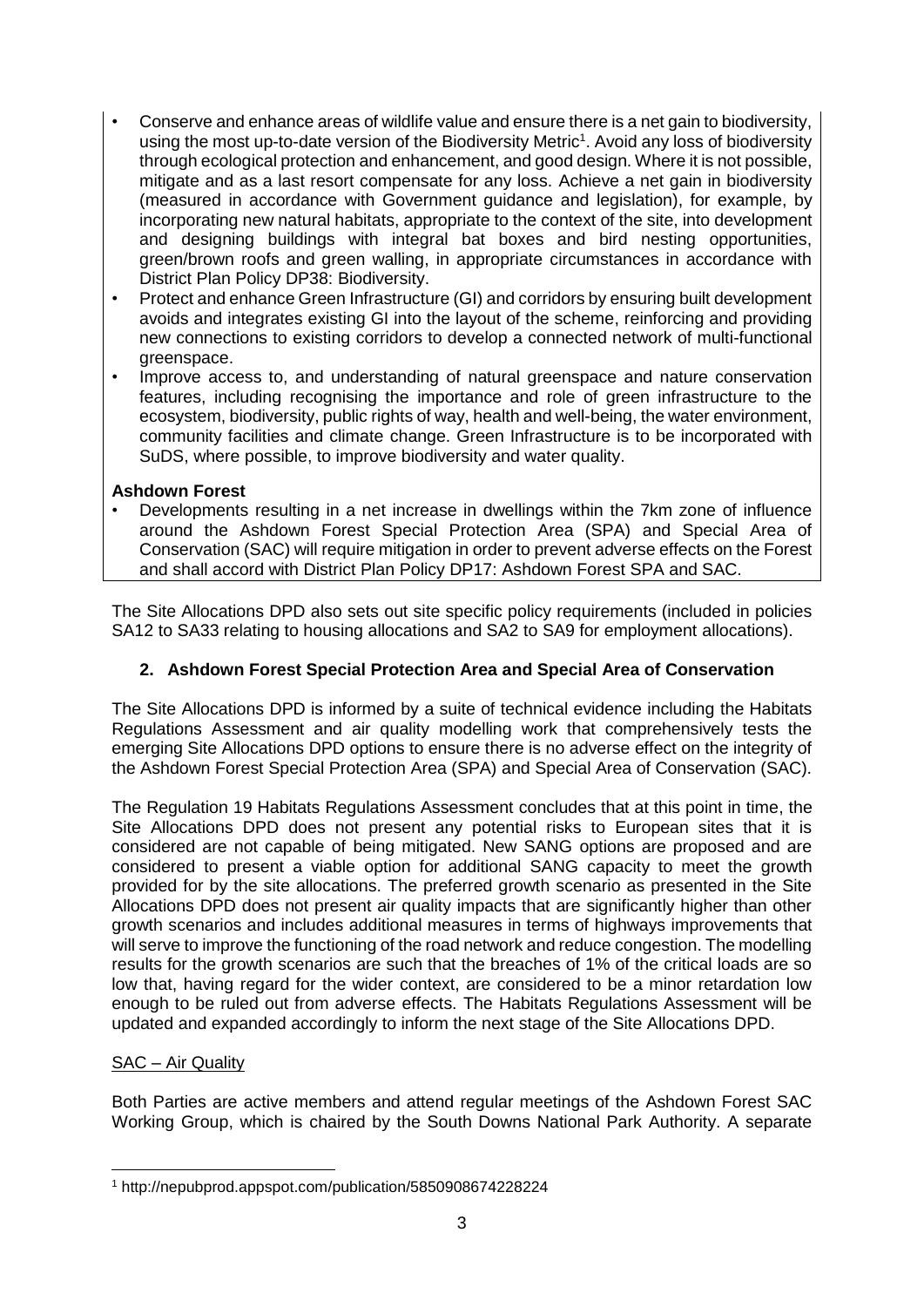Statement of Common Ground was prepared by the group and both Parties are signatories of the Ashdown Forest Statement of Common Ground that was published in April 2018.

The Ashdown Forest SAC Working Group is ongoing and both Parties continue to work together alongside the other partners of the group.

#### SPA – Recreational Disturbance

Both Parties are signatories to another Statement of Common Ground setting out a joint approach to the Ashdown Forest SPA in relation to visitor pressure. This sets out agreement that there is a role for a Strategic Access Management and Monitoring (SAMM) partnership for all relevant local authorities as they work together as part of a joint approach to mitigation for recreational disturbance for new residential development. Both Parties have agreed that 7km is the appropriate mitigation zone to collect SANG and SAMM contributions, based on the technical evidence of the Ashdown Forest Visitor Survey. In addition, Policy DP17 of the District Plan clarifies that large schemes proposed adjacent or close to the boundary of the 7km zone of influence may require mitigation for the Ashdown Forest SPA. Such proposals for development will be dealt with on a case-by-case basis.

The SAMM partnership of six local authorities and the Conservators of Ashdown Forest works together on the formation and operation of a legal partnership for SAMM regarding the Ashdown Forest SPA to address issues arising from visitor pressure.

There is ongoing partnership work to progress the Joint SAMM Strategy.

# **3. High Weald Area of Outstanding Natural Beauty (AONB)**

Mid Sussex District Council has sought advice from Natural England in relation to an approach to assess whether the proposed site allocations could be regarded as major development in the context of paragraph 172 of the National Planning Policy Framework (NPPF). Taking this advice into account and that of the High Weald AONB Unit, Mid Sussex District Council has prepared a 'Major Development in the High Weald AONB Topic Paper'.

Whilst Natural England recognises that, under the NPPF, whether a proposal is 'major development' is a matter for the local authority as decision maker, it welcomes the consultation by Mid Sussex District Council on this matter and agrees with the methodology and assessment of the site allocations in the 'Major Development in the High Weald AONB Topic Paper'.

## **Liaison**

The Parties have engaged on an ongoing basis throughout the preparation of the Site Allocations DPD. Specific engagement has taken place at key stages during plan preparation including during the site selection process, the preparation of the Draft Plan at 'Preferred Options' (Regulation 18) stage, and during the preparation of the Draft Submission Plan at the Regulation 19 stage.

## **Conclusion**

Natural England and Mid Sussex District Council agree that they have engaged positively on an ongoing basis throughout preparation of the Site Allocations DPD and on this basis that the Duty to Co-operate has been met.

Natural England and Mid Sussex District Council agree that there are no areas of disagreement between the Parties relating to the emerging Site Allocations DPD and agree to